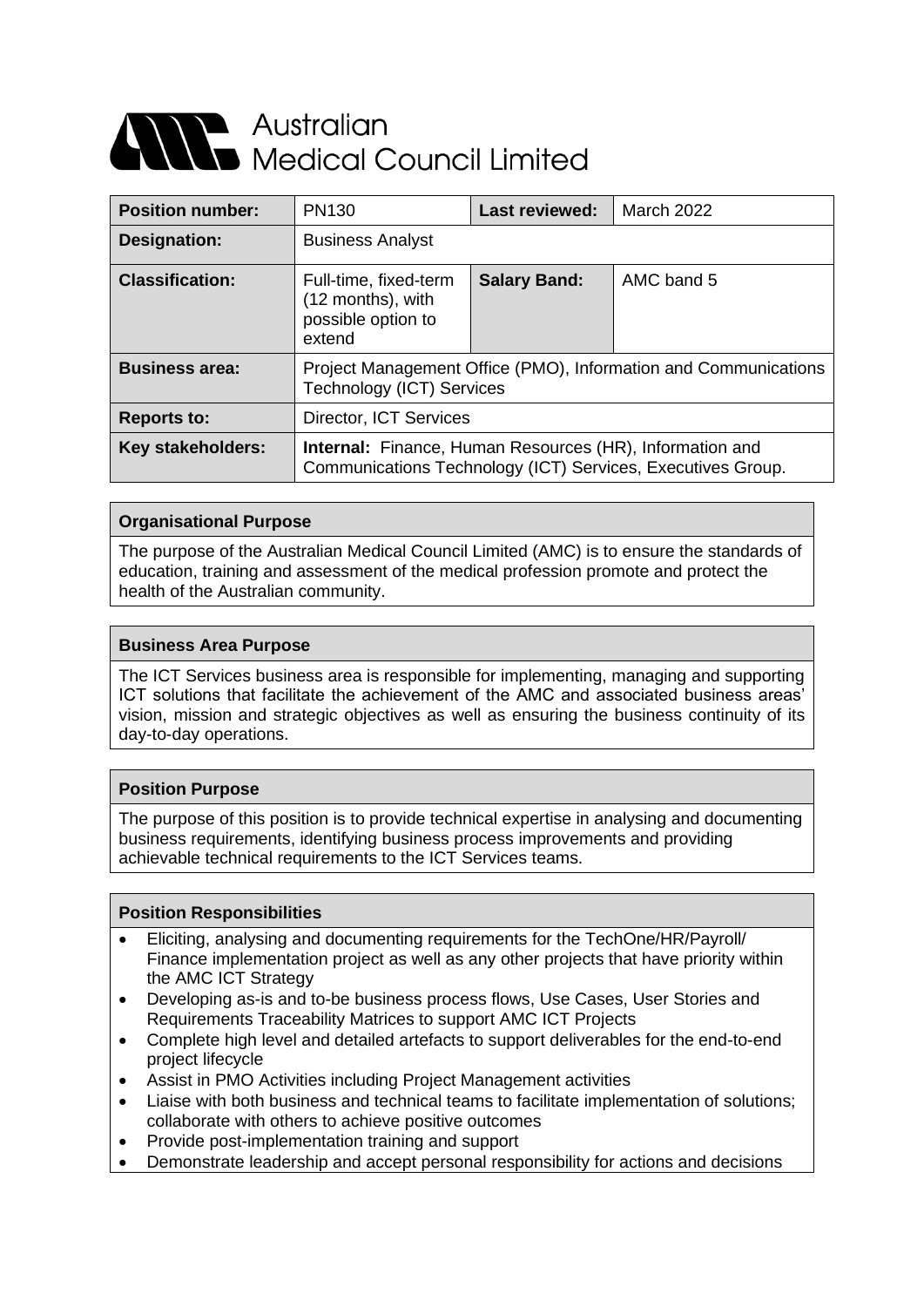• Work independently and proactively support continuous improvement in the work, team, and organisation

# **Position Key Result Areas (KRAs)**

1. Business Analysis Undertake high level business analysis activities to ensure successful organisational outcomes.

# 2. Documentation

Prepare and disseminate appropriate documentation to support agreed outcomes.

3. Stakeholder Management Engage with business stakeholders to achieve organisational goals.

# 4. Teamwork

Work collaboratively within the ICT and business teams to achieve strong outcomes.

# **Key Selection Criteria**

# **Experience/knowledge**

- Must have minimum 5 years' experience in business analysis tools and techniques
- Must have minimum 5 years' experience in delivering complex end to end projects
- Demonstrate strong analytical skills and understanding of software design
- Must have experience in delivering TechOne upgrades and implementations, encompassing HR systems and Payroll / Finance Systems
- Demonstrated ability to adhere to project management methodologies, support and maintain project schedules, providing regular status updates and escalating issues in a timely manner
- Demonstrated ability to develop and maintain communications plan
- Demonstrate strong attention to detail in all deliverables
- Communicate effectively to understand and be understood, displaying professional behavior in all activities
- Display critical thinking and be responsive to the need of all stakeholders
- Experience in post-implementation training and support

# **Additional Requirements/Qualifications**

- A tertiary qualification in a relevant ICT discipline or business analysis certification, for example BABOK or CBAP (desirable).
- The successful applicant will be able to demonstrate an established history of continuous professional development.